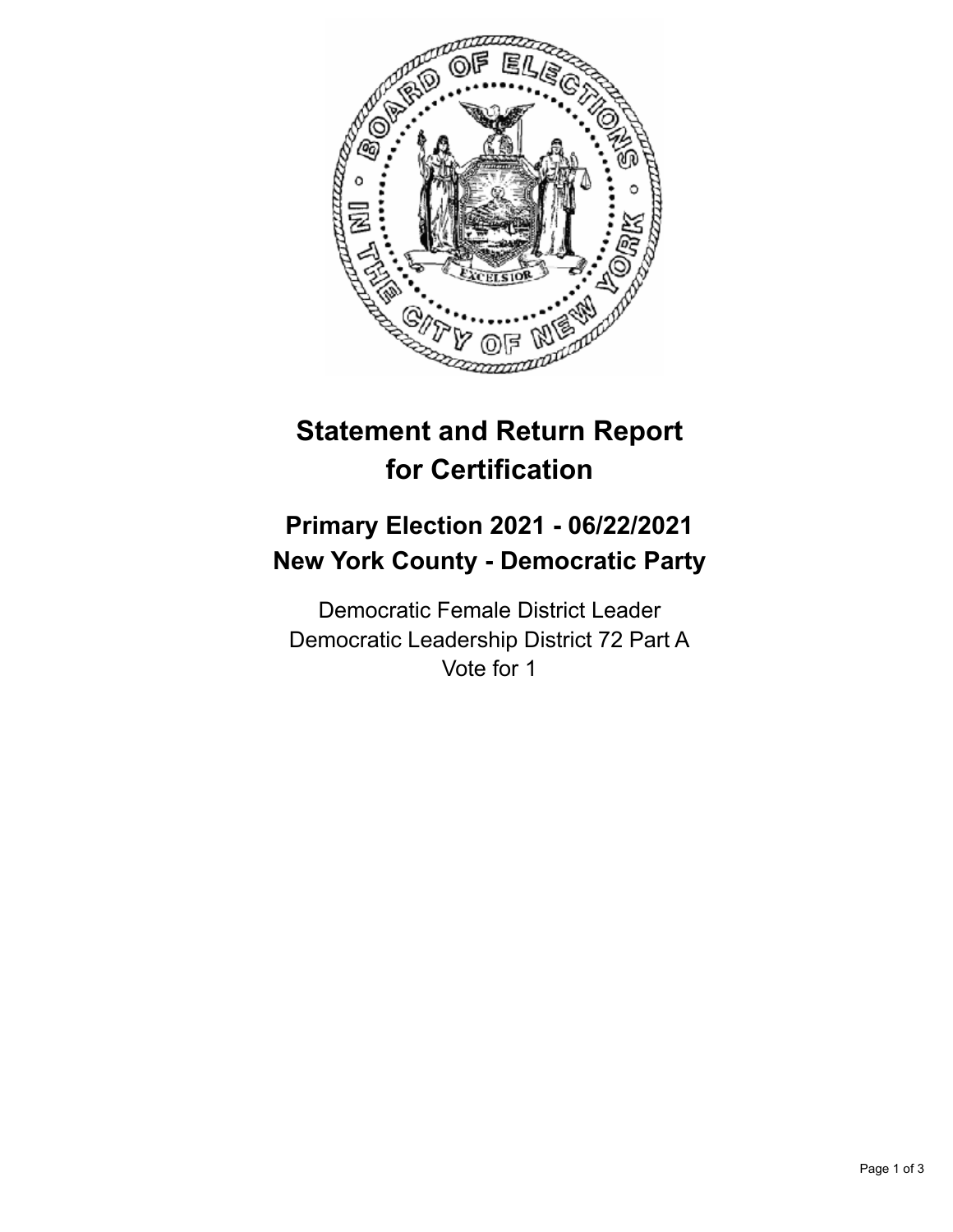

## **Assembly District 72**

| <b>PUBLIC COUNTER</b>                                    | 5,115          |
|----------------------------------------------------------|----------------|
| <b>MANUALLY COUNTED EMERGENCY</b>                        | 0              |
| ABSENTEE / MILITARY                                      | 342            |
| <b>AFFIDAVIT</b>                                         | 25             |
| <b>Total Ballots</b>                                     | 5,482          |
| Less - Inapplicable Federal/Special Presidential Ballots | 0              |
| <b>Total Applicable Ballots</b>                          | 5,482          |
| ARGENTINA M. CRUZ                                        | 1,226          |
| NAYMA SILVER-MATOS                                       | 965            |
| <b>MARIA MORILLO</b>                                     | 1,492          |
| <b>JACKELINE DELUNA</b>                                  | 509            |
| ANGELA LIPSMAN (WRITE-IN)                                | 2              |
| CATHY CAO (WRITE-IN)                                     | 1              |
| CONNOR MCGRATH (WRITE-IN)                                | 1              |
| DAVID CORA (WRITE-IN)                                    | 1              |
| ELIZABETH A. PIZIO (WRITE-IN)                            | $\overline{2}$ |
| JOHANNE GARCIA (WRITE-IN)                                | 1              |
| MARIEL DE LA CRUZ (WRITE-IN)                             | 1              |
| PALOMA LARA (WRITE-IN)                                   | 1              |
| UNATTRIBUTABLE WRITE-IN (WRITE-IN)                       | 14             |
| YODALIS MORAN (WRITE-IN)                                 | 1              |
| <b>Total Votes</b>                                       | 4,217          |
| Unrecorded                                               | 1,265          |